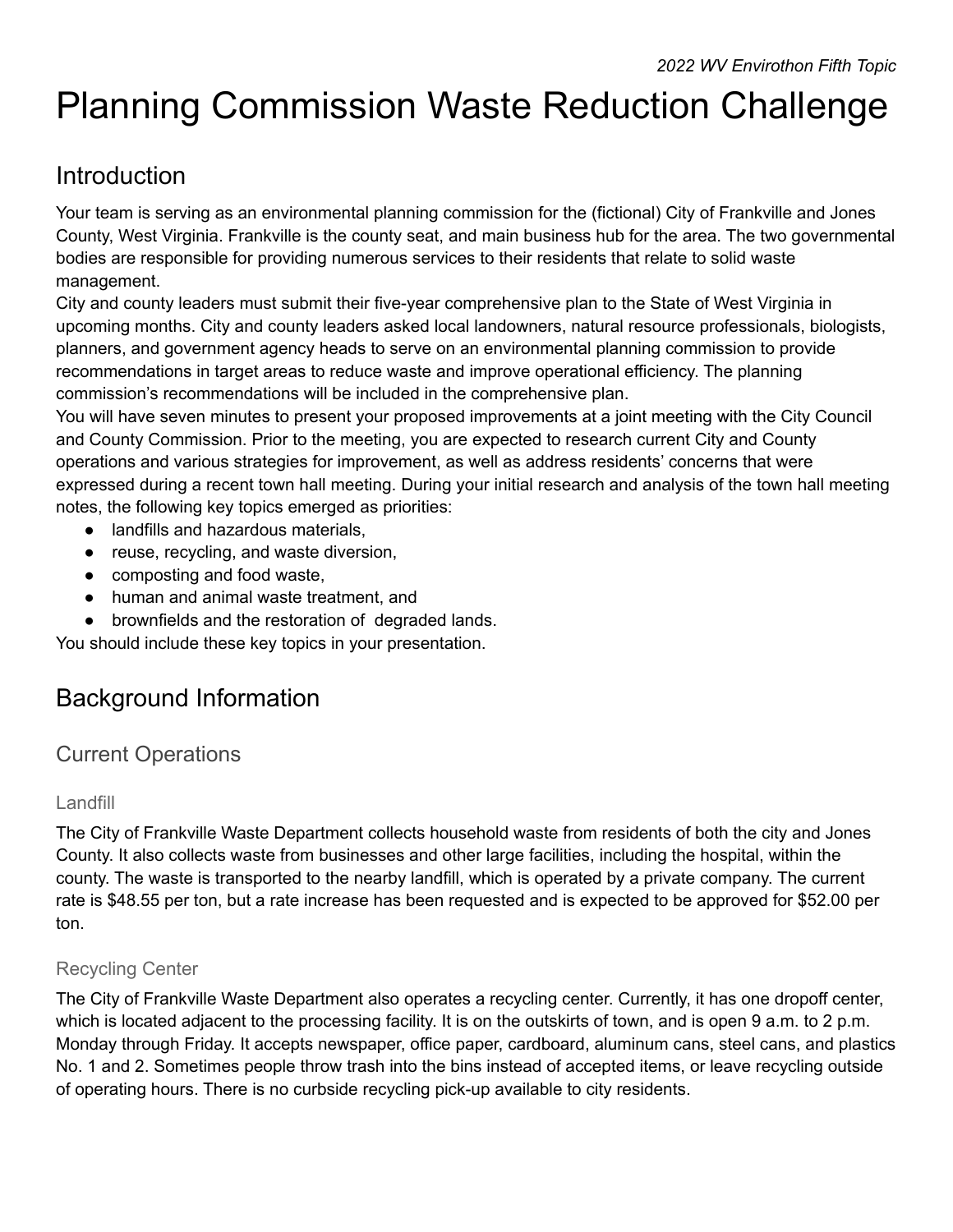#### **Composting**

The City of Frankville and Jones County do not have a composting program at this time. The supervisor of the Parks Department is interested in initiating a composting program that would incorporate residents' yard waste, such as lawn clippings, with food waste from residential collection or a large community partner that could collect food scraps for the program. The supervisor is interested in learning more about existing composting programs in other areas, economic feasibility of such a program, and benefits to the city's parks and beautification projects.

#### Municipal Sewer Plant, County Public Service Districts with Sewer, Residential Systems

The City of Frankville Sewer Department operates a sewer plant and 110 miles of collection lines under the city. It also accepts the sewage from four public service districts that maintain sewer lines serving residents of the county outside of the city limits. Residents who are not in city limits or in a public service district must collect and treat their own sewage through an approved septic system. The County Health Department is tasked with ensuring that all residences are tapped into a public sewer or are maintaining their own septic system at their home, but the department is understaffed and inadequately funded. Recent water quality monitoring by the West Virginia Department of Environmental Protection and the local watershed association indicates that fecal coliform bacteria are present in the river at high rates, especially after heavy rain events.

#### Animal Waste: Agricultural, Pet

The City of Frankville has numerous parks, a dog park, a walking trail, a network of trails and sidewalks that are all heavily used by pet owners. While the dog park requires that users pick up pet waste, there is no requirement to do so at other parks or along trails and sidewalks. Bags for pet waste are not provided. Jones County has large agricultural operations along Mill River, which runs through the county. The river is also the source of water for the City Water Plant, which serves all city residents and county residents within the public service districts. The Water Plant supervisor notes that the Water Plant budgets \$350,000 annually for chemical treatment related to bacteria contamination in the water. If the river's water quality were improved, this could be reduced, saving the Water Board money for other projects. The park supervisor also is interested in improving the water quality in the river so the adjacent park can offer seasonal water activities, such as swimming and boating.

#### **Brownfield**

There are three identified brownfield sites in Jones County. A brownfield site is a former industrial or commercial property that has environmental contaminants. One is a former rail yard near Frankville's historic downtown area. Another is an old steel manufacturing plant outside of city limits, and the third site is an old gas station located near a city park. City and county leaders are interested in how they can remediate these sites and improve the area's environmental quality, economic vitality, and recreational opportunities for residents.

#### Town Hall Meeting

During a recent town hall meeting, the Planning Commission invited residents to learn about the comprehensive planning process and share their ideas for how the city and county can improve their operations as related to waste management. The town hall meeting was recorded and analyzed for trends and recurring themes. Residents were most concerned about:

- Desire for increased focus on beautification, such as planting flowers and trees
- Desire for restoring blighted areas and reducing litter in problematic areas
- Some residents who do not currently have access to public sewer wished to have access, but also expressed concern about the cost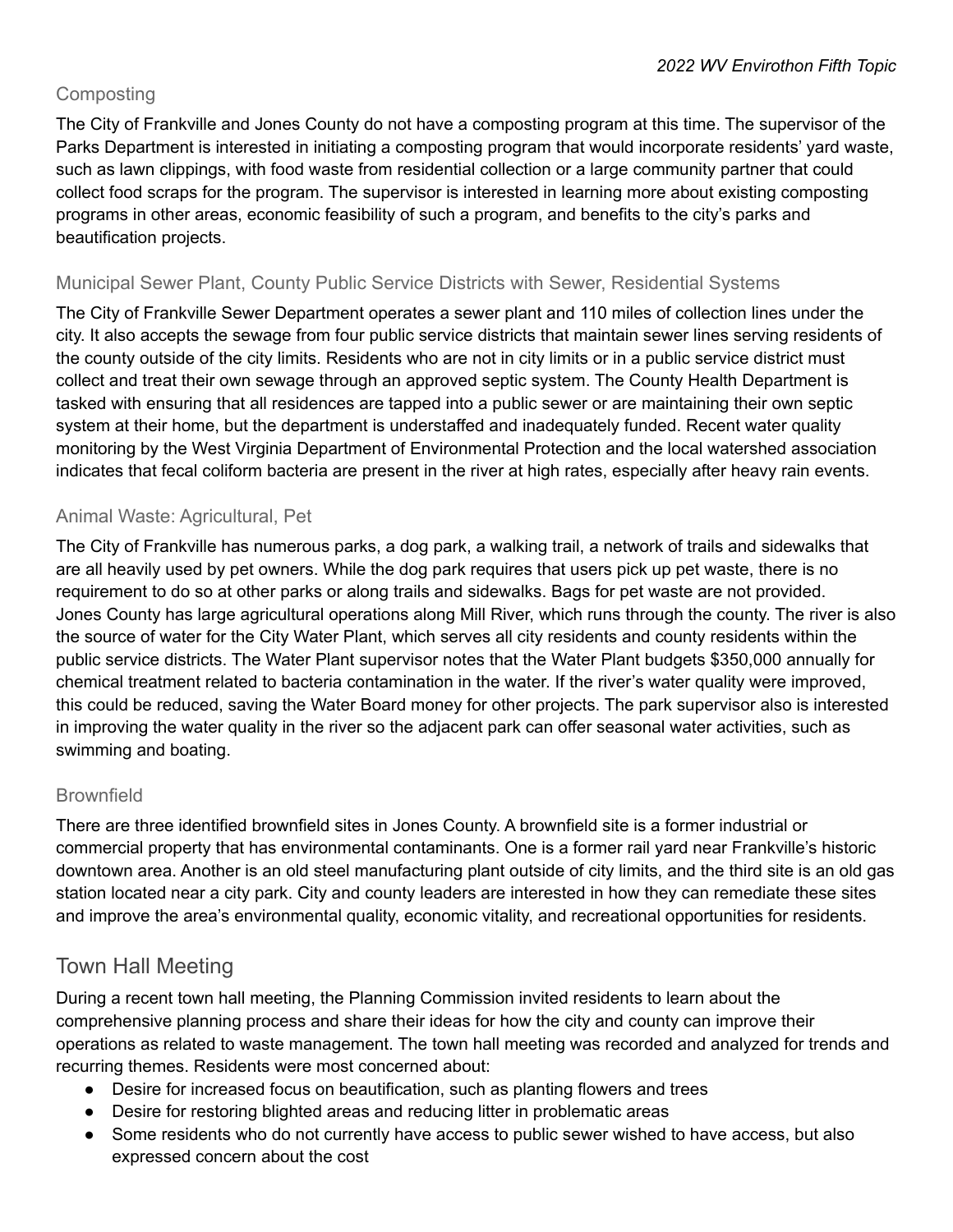- Residents wanted better access to recycling services and wanted electronics recycling available
- Many residents were concerned about the costs of any utility improvements, and whether there would be rate hikes
- All residents expressed interest in improving the water quality for recreational purposes and to lessen treatment needs at the Water Plant. The local watershed association offered to help meet these goals.

### Key Questions

- 1. How can the City of Frankville and Jones County improve their solid waste management plan to reduce the tonnage going to the landfill and increase recycling?
- 2. From what you know from the scenario, what hazardous wastes might be present in the city and county waste collection operations, and how should they safely be disposed of?
- 3. How could a composting facility reduce waste and benefit the community? What organizations could partner with the city and county to initiate a large-scale composting program?
- 4. What problems currently threaten the river's water quality, both upstream and downstream from the city and county, and what changes would improve water quality in the river for boating, fishing, and swimming?
- 5. What recommendations do you have for brownfield remediation and redevelopment in the city and county? How would the remediation project address one or more of the key topics or town hall feedback?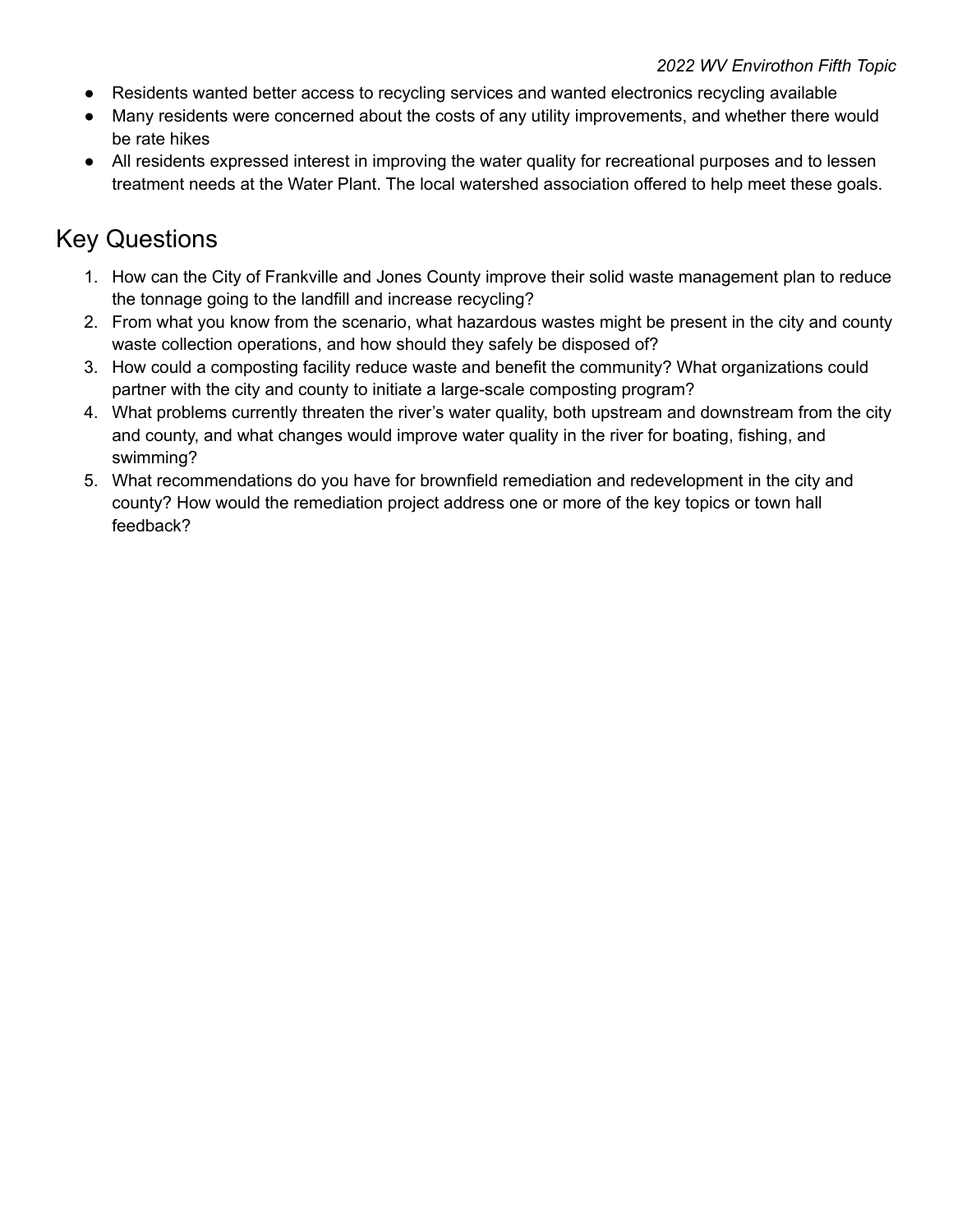## Resources by Key Topic

### Landfills & Hazardous Materials:

Land, waste and cleanup topics from the United States Environmental Protection Agency <https://www.epa.gov/environmental-topics/land-waste-and-cleanup-topics>

West Virginia Operational Solid Waste Facilities <https://www.state.wv.us/swmb/facilities.htm>

West Virginia Solid Waste Management Plan <https://www.state.wv.us/swmb/State%20Plans/2021%20WV%20Solid%20Waste%20Plan.pdf>

### Reuse, Recycling, and Waste Diversion:

United States Recycling Information <https://www.epa.gov/americarecycles/us-recycling-system>

Recycling Basics from the United States Environmental Protection Agency <https://www.epa.gov/recycle/recycling-basics>

West Virginia Rehabilitation Environmental Action Plan <https://dep.wv.gov/environmental-advocate/reap/Pages/default.aspx>

### Composting and Food Waste:

Composting At Home <https://www.epa.gov/recycle/composting-home>

Community-scale Composting <https://www.calrecycle.ca.gov/organics/compostmulch/community>

### Human and Animal Waste Treatment:

Municipal Wastewater <https://www.epa.gov/npdes/municipal-wastewater>

Septic System Frequently Asked Questions <https://www.septic.com/septic-faq.html>

WVDEP Integrated Water Quality Monitoring & Impaired Streams [https://dep.wv.gov/wwe/watershed/ir/pages/303d\\_305b.aspx](https://dep.wv.gov/wwe/watershed/ir/pages/303d_305b.aspx)

WVDEP Water Quality Standards <https://dep.wv.gov/WWE/Programs/wqs/Pages/default.aspx>

Bacteria in Water: